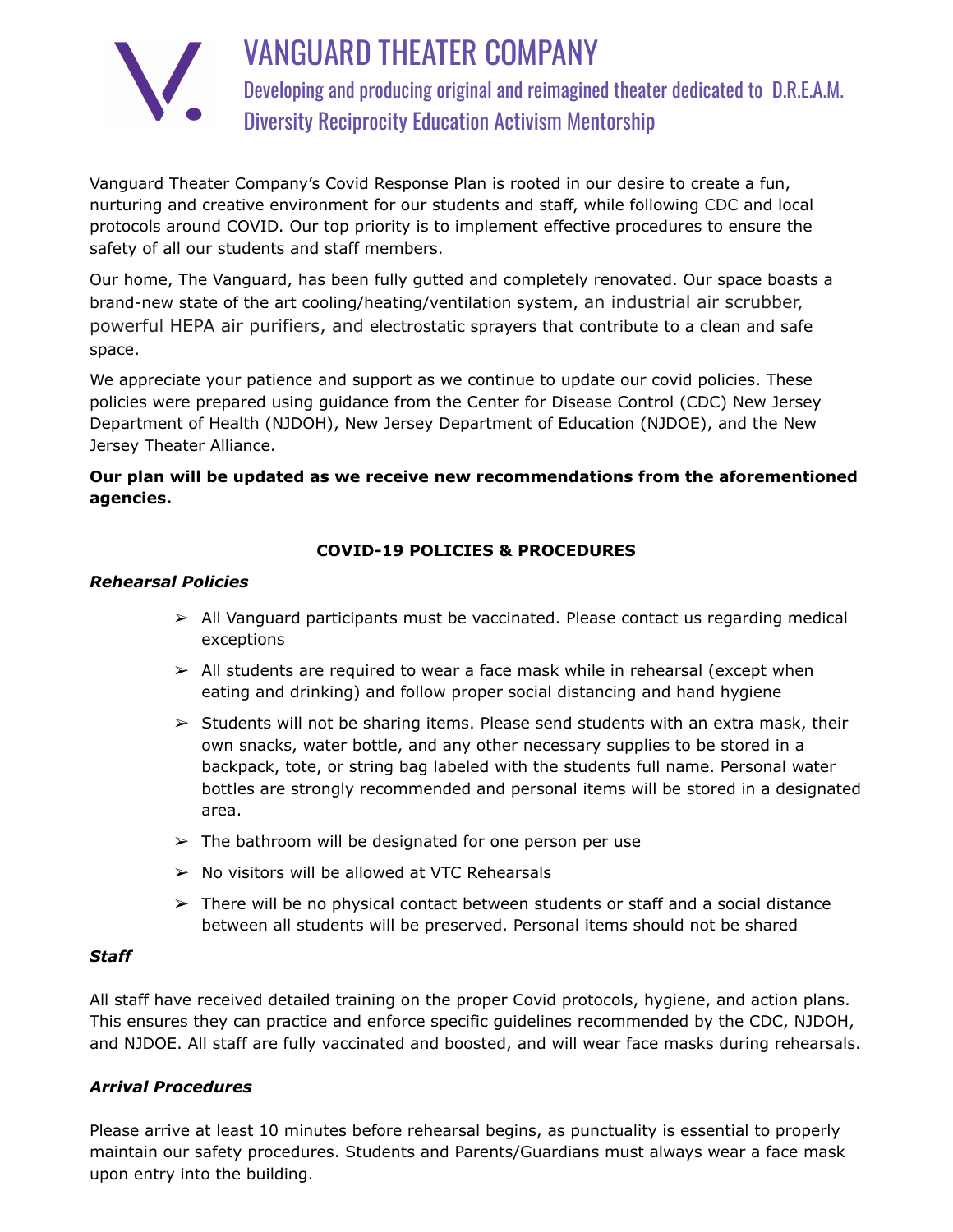On arrival, a no-contact health and temperature assessment will be taken, and hand sanitizer will be available. Any student with a fever of 100.4 or higher will be sent home and VTC will maintain documentation of students' daily screening. The verbal health screening includes the following questions:

- 1. Have you experienced any flu-like symptoms?
- 2. Have you travelled internationally or nationally to a COVID-19 hotspot?
- 3. Have you been in close contact with a person who has been diagnosed with or suspected of having COVID-19?

## *Cleaning/Safety Policies*

We are taking extra precautions to make sure that our space is cleaned and sanitized daily to prevent the spread of infection. Our daily cleaning procedure utilizes an industrial air scrubber and electrostatic sprayers that efficiently sanitize large surface areas in a matter of minutes. Staff will frequently sanitize rehearsal spaces, doorknobs, and other hard surfaces. Hand sanitizer dispensers are available throughout our space and hand washing will be encouraged throughout the day

## *Infection Control & Monitoring*

#### *Students & Families*

- $\triangleright$  Should check the temperature of their student every morning before coming to rehearsals
- $\triangleright$  Per CDC, NJDOH, and NJDOE recommendations, vaccinated and unvaccinated students should wear masks while at rehearsals
- $\geq$  Students should stay home when feeling unwell
- ➢ Families should report exposure to a Covid-19 positive individual or anyone displaying Covid-19 symptoms to the Education Director. Symptoms include cough, fever, shortness of breath, loss of smell/taste, muscle aches, sore throat, diarrhea, headaches, and fatigue
- $\geq$  If a student is exposed to anyone with Covid-19 or Covid-19 like symptoms, the student should notify VTC and will procure a Covid PCR test and self-quarantine until a negative test result is received.
- $\geq$  If a student contracts Covid-19, the student's family will notify VTC immediately and the student will self-quarantine for 5 days from the day of diagnosis. If the student is asymptomatic after the 5 day self-quarantine, they may return and remain masked.

### *Faculty & Staff*

- $\triangleright$  Are fully vaccinated and boosted
- $\triangleright$  Will be masked at all times
- ➢ Will complete a health assessment every day before coming to rehearsals
- $\triangleright$  Will stay home when feeling unwell
- $\triangleright$  Will be subject to and follow all procedures regarding exposure to Covid-19 positive individuals or anyone displaying Covid-19 symptoms applied to students
- $\triangleright$  In the case of a positive diagnosis, faculty and staff will be required to follow self-isolation procedures applied to students

If someone gets sick at rehearsals with Covid-19 symptoms, the individual will be separated immediately and moved to an isolated area to await pick up. A staff member will keep the individual company until a guardian arrives. All student families will be notified and given further instructions.